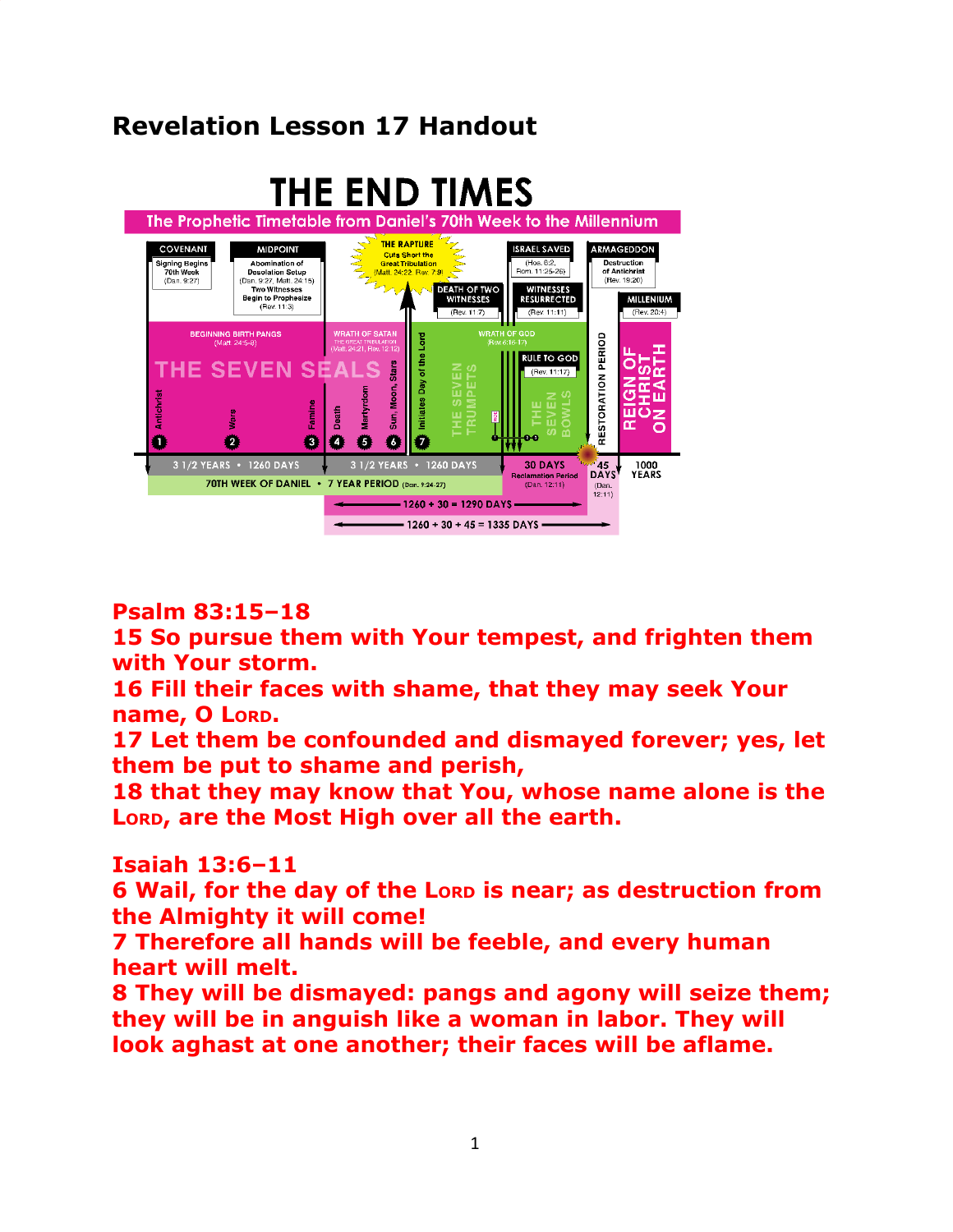**9 Behold, the day of the LORD comes, cruel, with wrath and fierce anger, to make the land a desolation and to destroy its sinners from it.**

**10 For the stars of the heavens and their constellations will not give their light; the sun will be dark at its rising, and the moon will not shed its light.**

**11 I will punish the world for its evil, and the wicked for their iniquity; I will put an end to the pomp of the arrogant, and lay low the pompous pride of the ruthless.**

**Revelation 7 1After this I saw four angels standing at the four corners of the earth, holding back the four winds of the earth, so that no wind would blow on the earth or on the sea or on any tree.**



**Rev 7:2 And I saw another angel ascending from the rising of the sun, having the seal of the living God; and he cried out with a loud voice to the four angels to whom it was granted to harm the earth and the sea, 3saying, "Do not harm the earth or the sea or the trees until we have sealed the bond-servants of our God on their foreheads."**

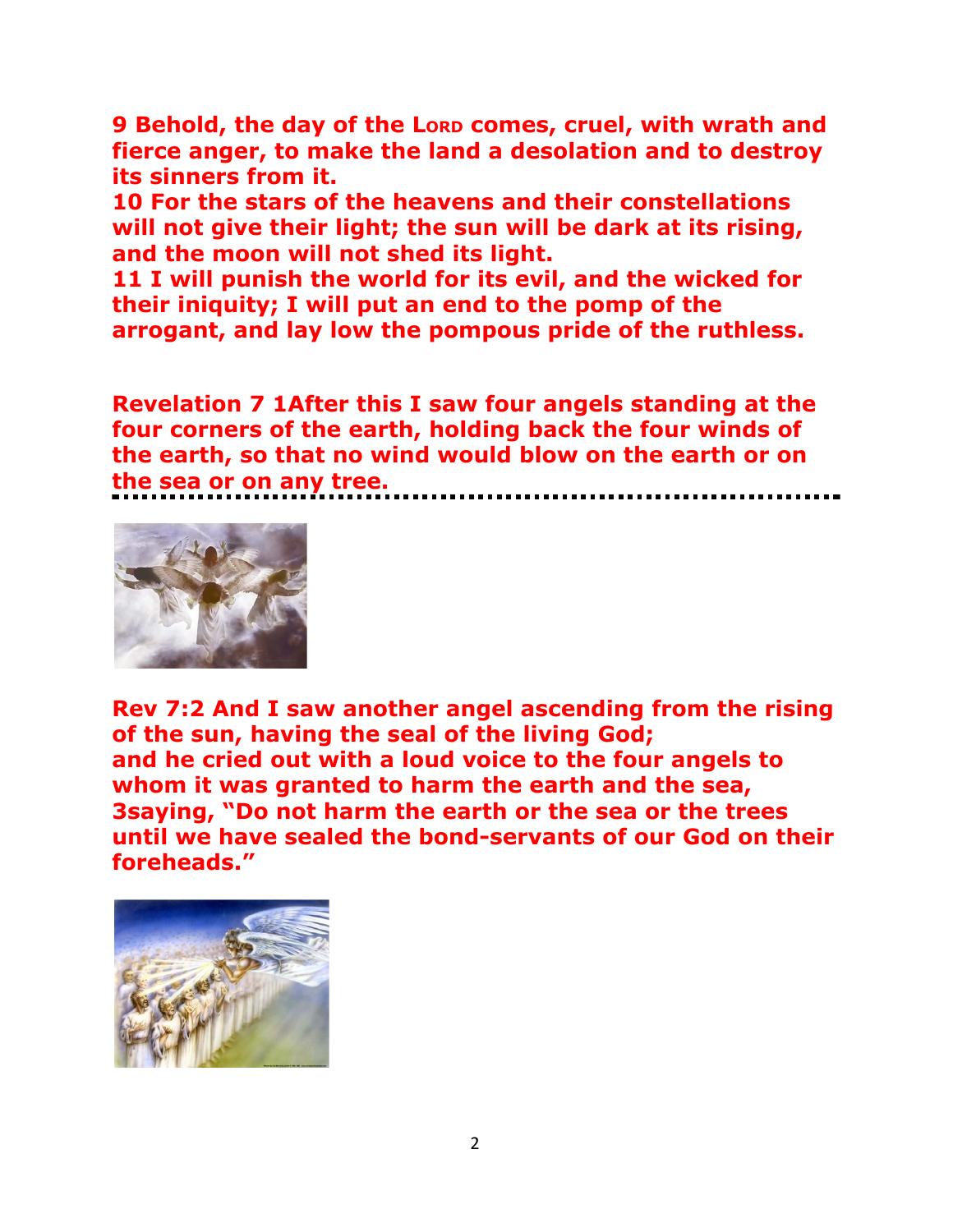**4And I heard the number of those who were sealed, one hundred and forty-four thousand sealed from every tribe of the sons of Israel:**



**5From the tribe of Judah, twelve thousand were sealed, from the tribe of Reuben twelve thousand, from the tribe of Gad twelve thousand, 6from the tribe of Asher twelve thousand, from the tribe of Naphtali twelve thousand, from the tribe of Manasseh twelve thousand, 7from the tribe of Simeon twelve thousand, from the tribe of Levi twelve thousand, from the tribe of Issachar twelve thousand, 8from the tribe of Zebulun twelve thousand, from the tribe of Joseph twelve thousand, from the tribe of Benjamin, twelve thousand were sealed.**



**Romans 11**

**1 I say then, has God cast away His people? Certainly not! For I also am an Israelite, of the seed of Abraham, of the tribe of Benjamin.**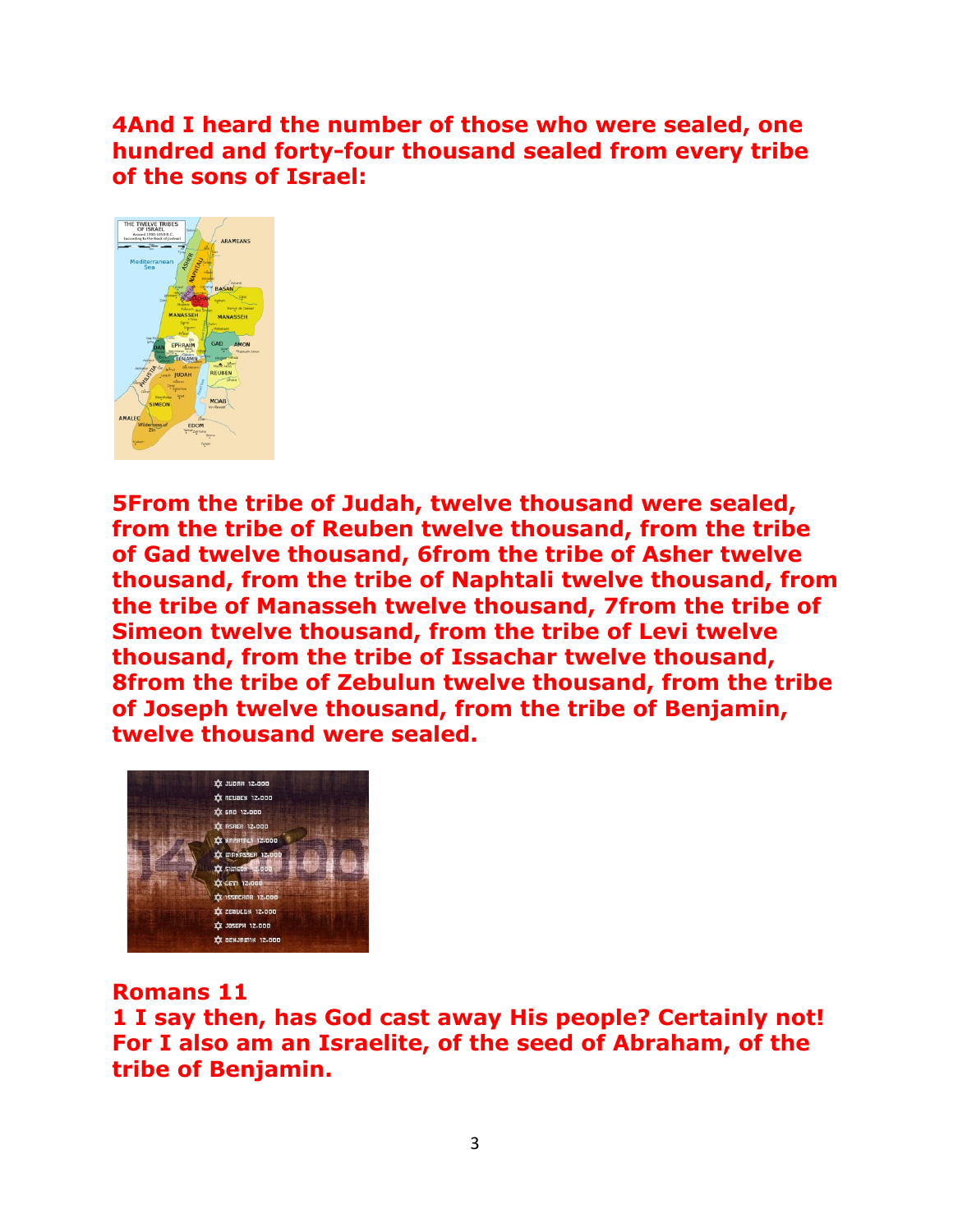**2 God has not cast away His people whom He foreknew. Or do you not know what the Scripture says of Elijah, how he pleads with God against Israel, saying,**

**3 "LORD, they have killed Your prophets and torn down Your altars, and I alone am left, and they seek my life"? 4 But what does the divine response say to him? "I have reserved for Myself seven thousand men who have not bowed the knee to Baal."**

**5 Even so then, at this present time there is a remnant according to the election of grace.**

**11 I say then, have they stumbled that they should fall? Certainly not! But through their fall, to provoke them to jealousy, salvation has come to the Gentiles. 12 Now if their fall is riches for the world, and their failure riches for the Gentiles, how much more their fullness!**

**16 For if the firstfruit is holy, the lump is also holy; and if the root is holy, so are the branches.**

**17 And if some of the branches were broken off, and you, being a wild olive tree, were grafted in among them, and with them became a partaker of the root and fatness of the olive tree,**

**25 For I do not desire, brethren, that you should be ignorant of this mystery, lest you should be wise in your own opinion, that blindness in part has happened to Israel until the fullness of the Gentiles has come in. 26 And so all Israel will be saved, as it is written: "The Deliverer will come out of Zion, And He will turn away ungodliness from Jacob; 27 For this is My covenant with them, When I take away**

**their sins."**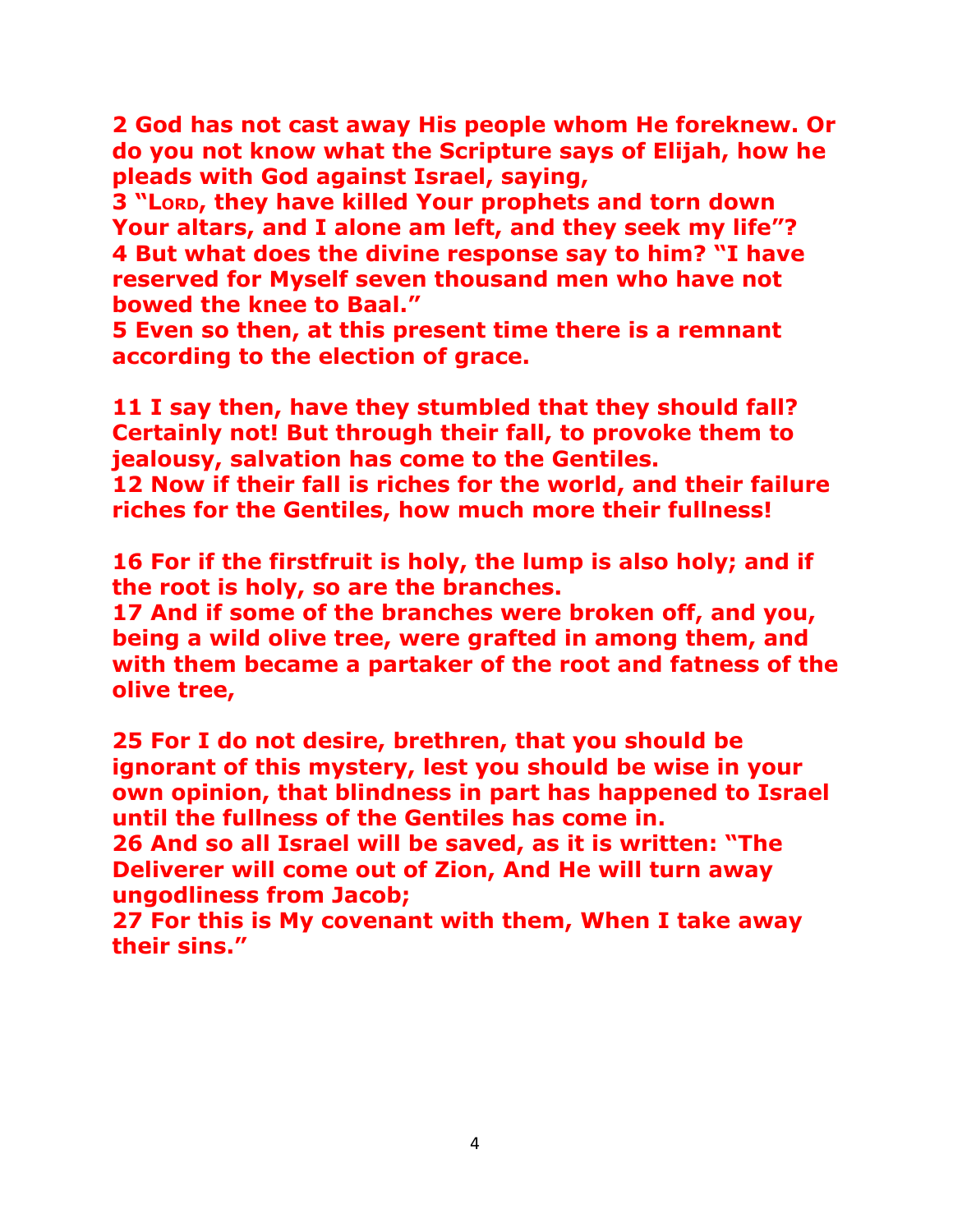My faith grows in a God who can.

**9After these things I looked, and behold, a great multitude which no one could count, from every nation and all tribes and peoples and tongues, standing before the throne and before the Lamb, clothed in white robes, and palm branches were in their hands;**

#### **Matthew 24:29–31**

**29 "Immediately after the tribulation of those days the sun will be darkened, and the moon will not give its light; the stars will fall from heaven, and the powers of the heavens will be shaken.**

**30 Then the sign of the Son of Man will appear in heaven, and then all the tribes of the earth will mourn, and they will see the Son of Man coming on the clouds of heaven with power and great glory.**

**31 And He will send His angels with a great sound of a trumpet, and they will gather together His elect from the four winds, from one end of heaven to the other. Matthew 24**

**42 Watch therefore, for you do not know what hour your Lord is coming.**

**44 Therefore you also be ready, for the Son of Man is coming at an hour you do not expect.**

#### **Matthew 24:36–44**

**36 "But of that day and hour no one knows, not even the angels of heaven, but My Father only.**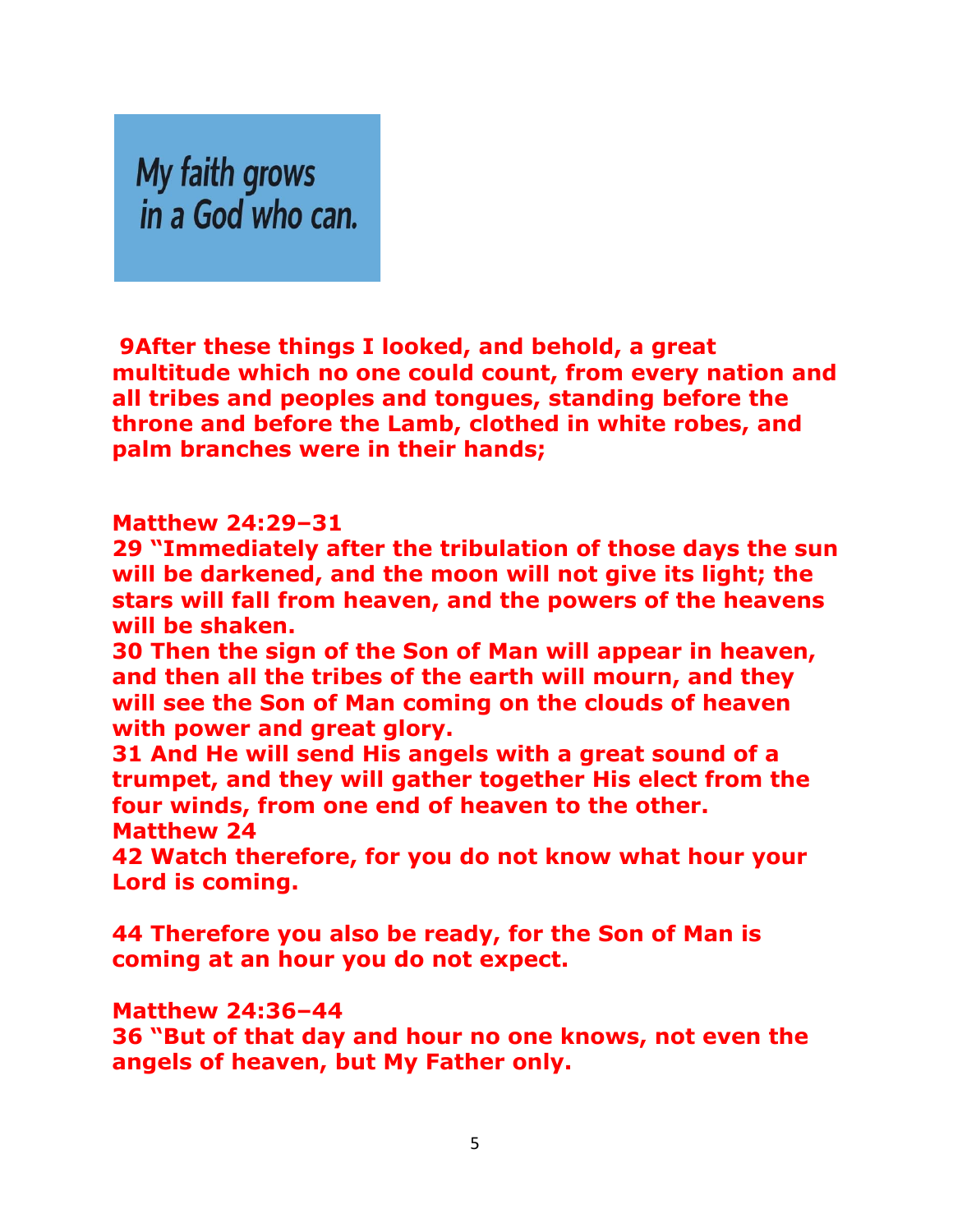**37 But as the days of Noah were, so also will the coming of the Son of Man be.**

**38 For as in the days before the flood, they were eating and drinking, marrying and giving in marriage, until the day that Noah entered the ark,**

**39 and did not know until the flood came and took them all away, so also will the coming of the Son of Man be.**

**40 Then two men will be in the field: one will be taken and the other left.**

**41 Two women will be grinding at the mill: one will be taken and the other left.**

**42 Watch therefore, for you do not know what hour your Lord is coming.**

**Charles Cooper - The first illustration Jesus gives to defend his assertion that his coming back begins suddenly is Noah and the Flood. But notice closely what is said. The suddenness is the problem of the unbelievers - they were caught unprepared. The destruction by the flood waters was imminent, but the world had no clue.**

**Noah did have a clue. He knew that the boat must be finished and he and his family must be gathered in. For Noah and his family, the exact day of the destruction was unknown - it could begin at any moment.**

**Jesus says the parallels between the destruction of the flood and his return are the same. Therefore, Noah was only ignorant of the exact day of the beginning. He knew it was imminent, but only once the boat was finished. We will know the Lord's return is imminent, but only once the Seals (Rev 6) are finished.**

**Paul tells us in I Thessalonians 5:1-11 that rapture and the Lord's return, which begins the Day of the Lord is imminent. It will begin suddenly and the wicked will be caught unprepared. However, he makes it very clear that**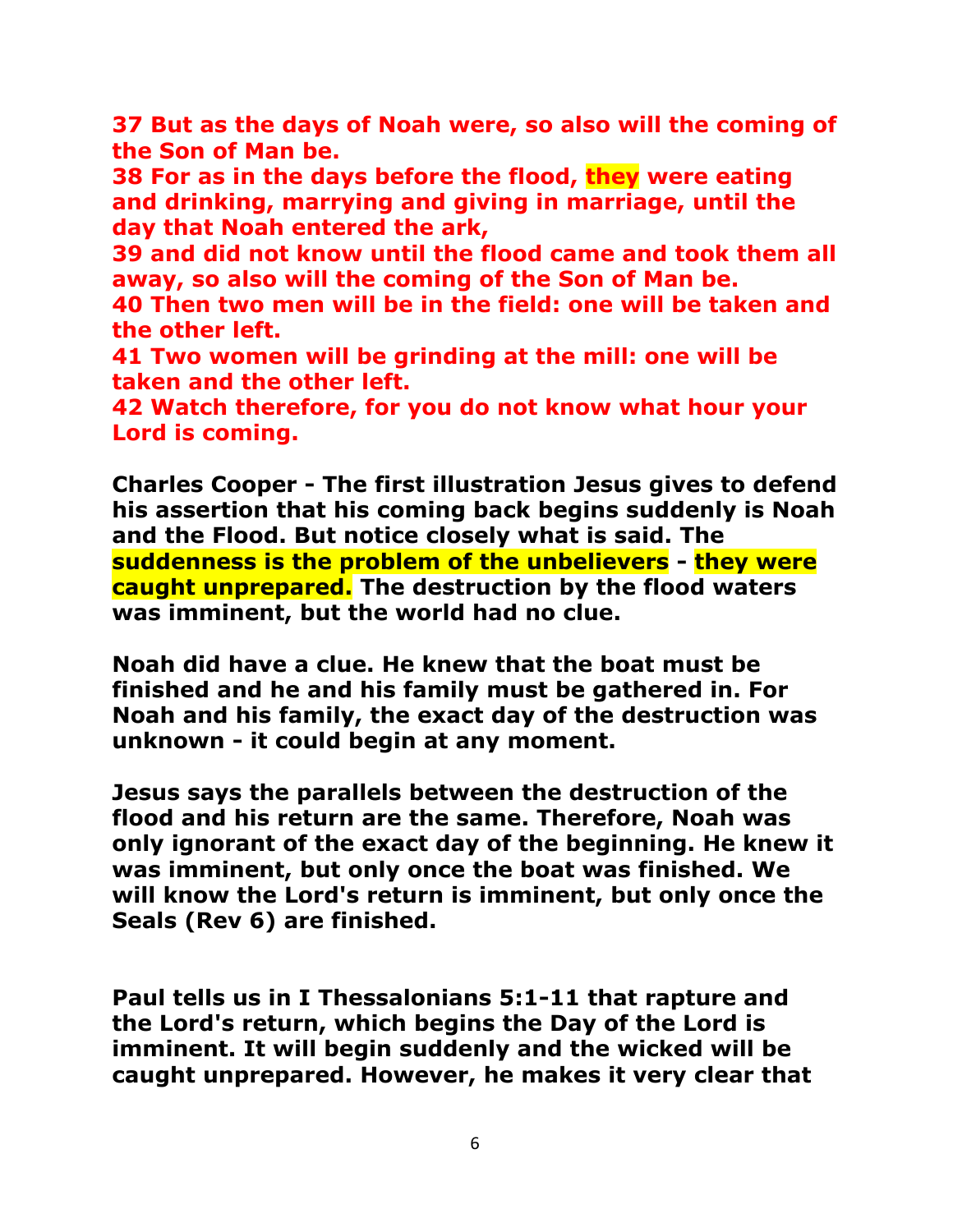**believers will not be caught unprepared if we are paying attention.**

## **1 Thessalonians 5:1–6**

**1 But concerning the times and the seasons, brethren, you have no need that I should write to you.**

**2 For you yourselves know perfectly that the day of the Lord so comes as a thief in the night.**

**3 For when they say, "Peace and safety!" then sudden destruction comes upon them, as labor pains upon a pregnant woman. And they shall not escape.**

**4 But you, brethren, are not in darkness, so that this Day should overtake you as a thief.**

**5 You are all sons of light and sons of the day. We are not of the night nor of darkness.**

## **2 Peter 3:10**

**10 But the day of the Lord will come as a thief in the night, in which the heavens will pass away with a great noise, and the elements will melt with fervent heat; both the earth and the works that are in it will be burned up.**

**Paul is explicit - The Day of the Lord, which begins the Return of Christ, which includes the rapture, will not surprise true believers--"But you are not in darkness, brothers, for that day to surprise you like a thief."**

**So Jesus (Matt 24:36-44) and the apostle Paul (1 Thess 5:1-11) are in perfect agreement!**

**The Lord's return is imminent or forthcoming – we know it will happen in the same way the Flood with Noah was imminent or forthcoming.**

**Both Noah and the Church will not know the exact day, but we will know that the day is coming by the events happening around us.**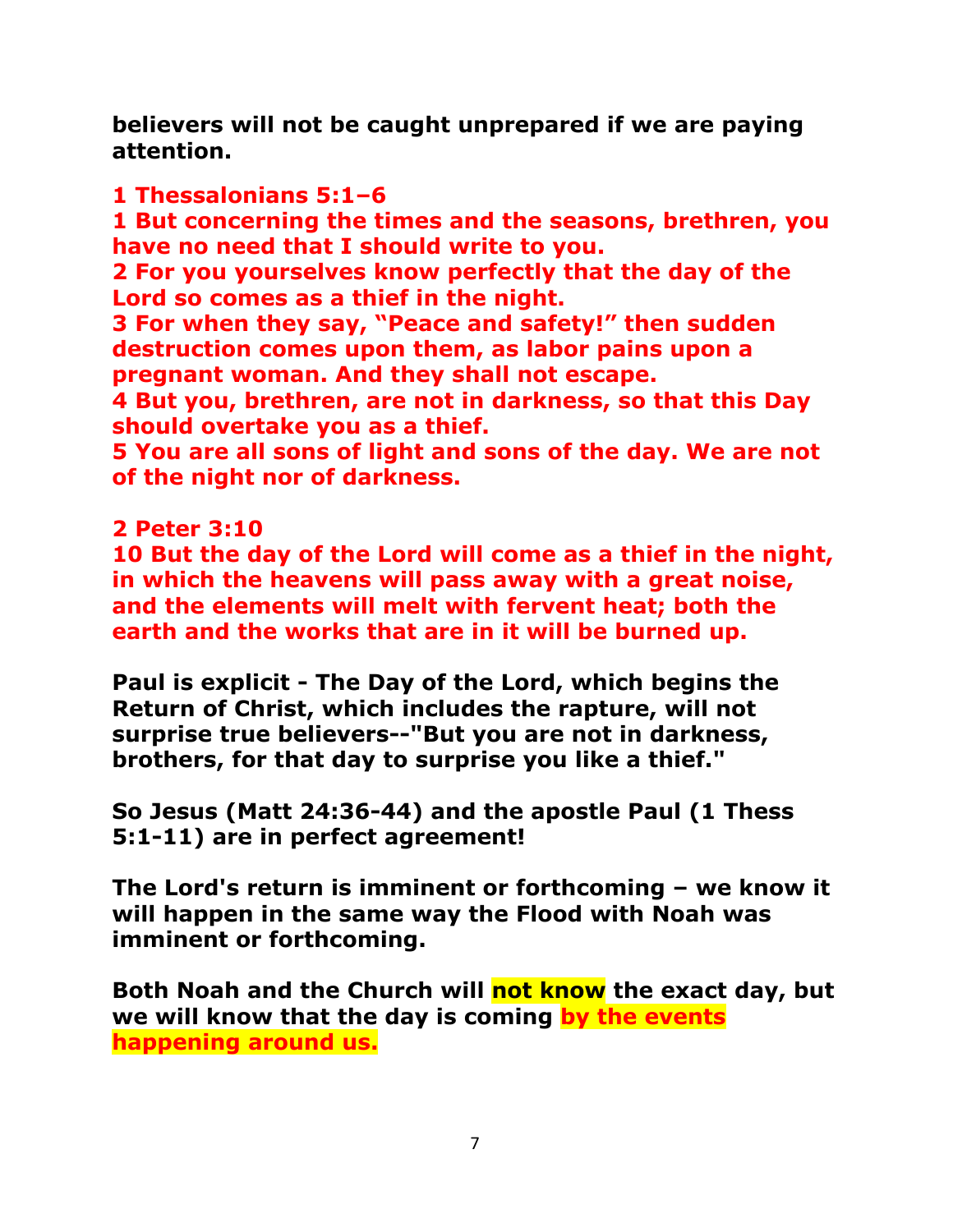**For Noah, it was finishing the boat. For believers, it will be the Seals!**

**Rev. 7:10 and they cry out with a loud voice, saying, "Salvation to our God who sits on the throne, and to the Lamb." 11And all the angels were standing around the throne and around the elders and the four living creatures; and they fell on their faces before the throne and worshiped God, 12saying, "Amen, blessing and glory and wisdom and thanksgiving and honor and power and might, be to our God forever and ever. Amen."**

**13Then one of the elders answered, saying to me, "These who are clothed in the white robes, who are they, and where have they come from?"**

**14I said to him, "My lord, you know." And he said to me, "These are the ones who come out of the great tribulation, and they have washed their robes and made them white in the blood of the Lamb.**

**15"For this reason, they are before the throne of God; and they serve Him day and night in His temple; and He who sits on the throne will spread His tabernacle over them.**

**16"They will hunger no longer, nor thirst anymore; nor will the sun beat down on them, nor any heat;)**

**17for the Lamb in the center of the throne will be their shepherd, and will guide them to springs of the water of life; and God will wipe every tear from their eyes."** \*\*\*\*\*\*\*\*\*\*\*\*\*\*\*\*\*\*

**Revelation 8**

**<sup>1</sup>When the Lamb broke the seventh seal, there was silence in heaven for about half an hour.**

**<sup>2</sup>And I saw the seven angels who stand before God, and seven trumpets were given to them.**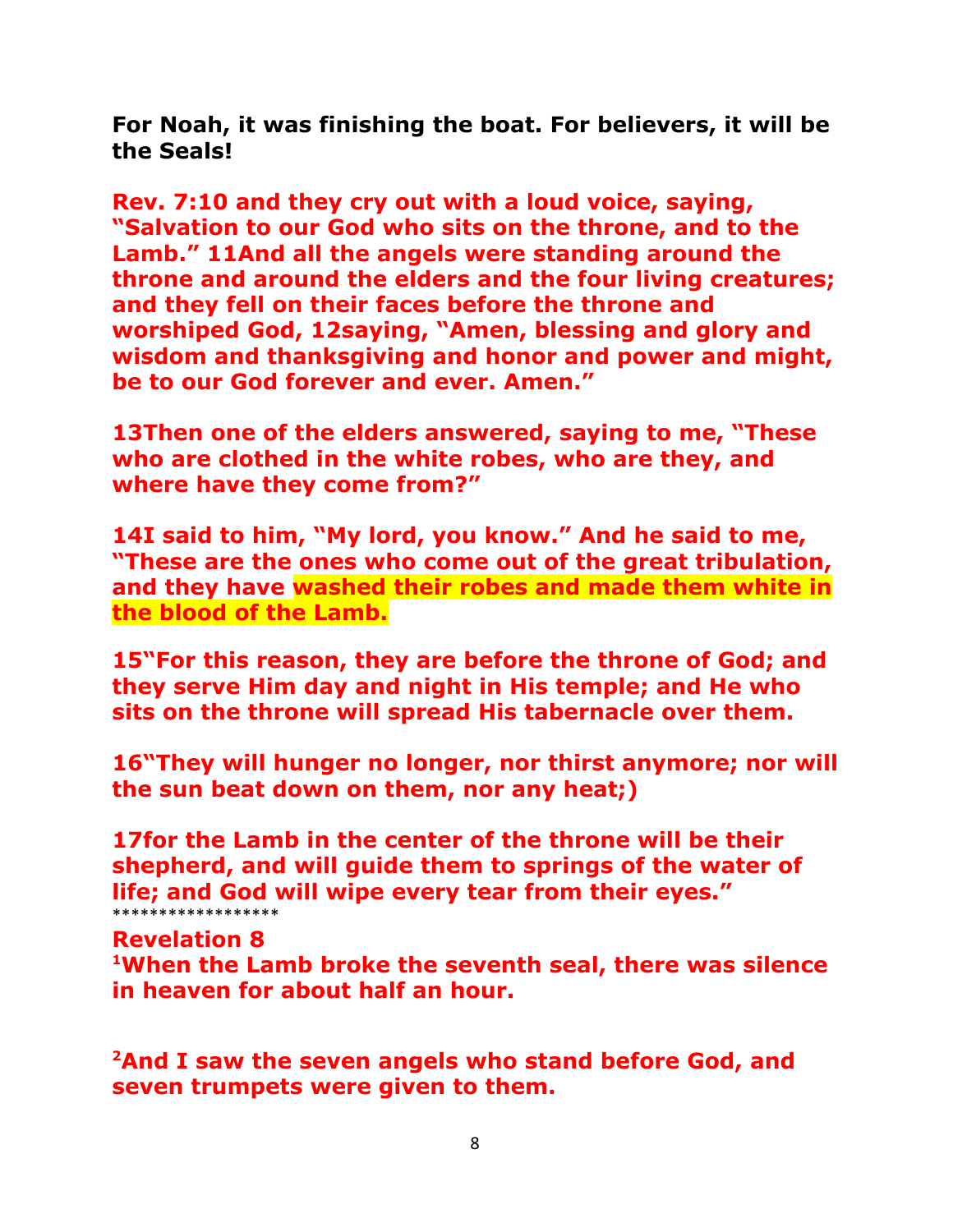

**<sup>3</sup>Another angel came and stood at the altar, holding a golden censer; and much incense was given to him, so that he might add it to the prayers of all the saints on the golden altar which was before the throne. <sup>4</sup>And the smoke of the incense, with the prayers of the saints, went up before God out of the angel's hand.**

**<sup>5</sup>Then the angel took the censer and filled it with the fire of the altar, and threw it to the earth; and there followed peals of thunder and sounds and flashes of lightning and an earthquake.**

**<sup>6</sup>And the seven angels who had the seven trumpets prepared themselves to sound them.**

**<sup>7</sup>The first sounded, and there came hail and fire, mixed with blood, and they were thrown to the earth; and a third of the earth was burned up, and a third of the trees were burned up, and all the green grass was burned up.**



**<sup>9</sup>and a third of the creatures which were in the sea and had life, died; and a third of the ships were destroyed.**